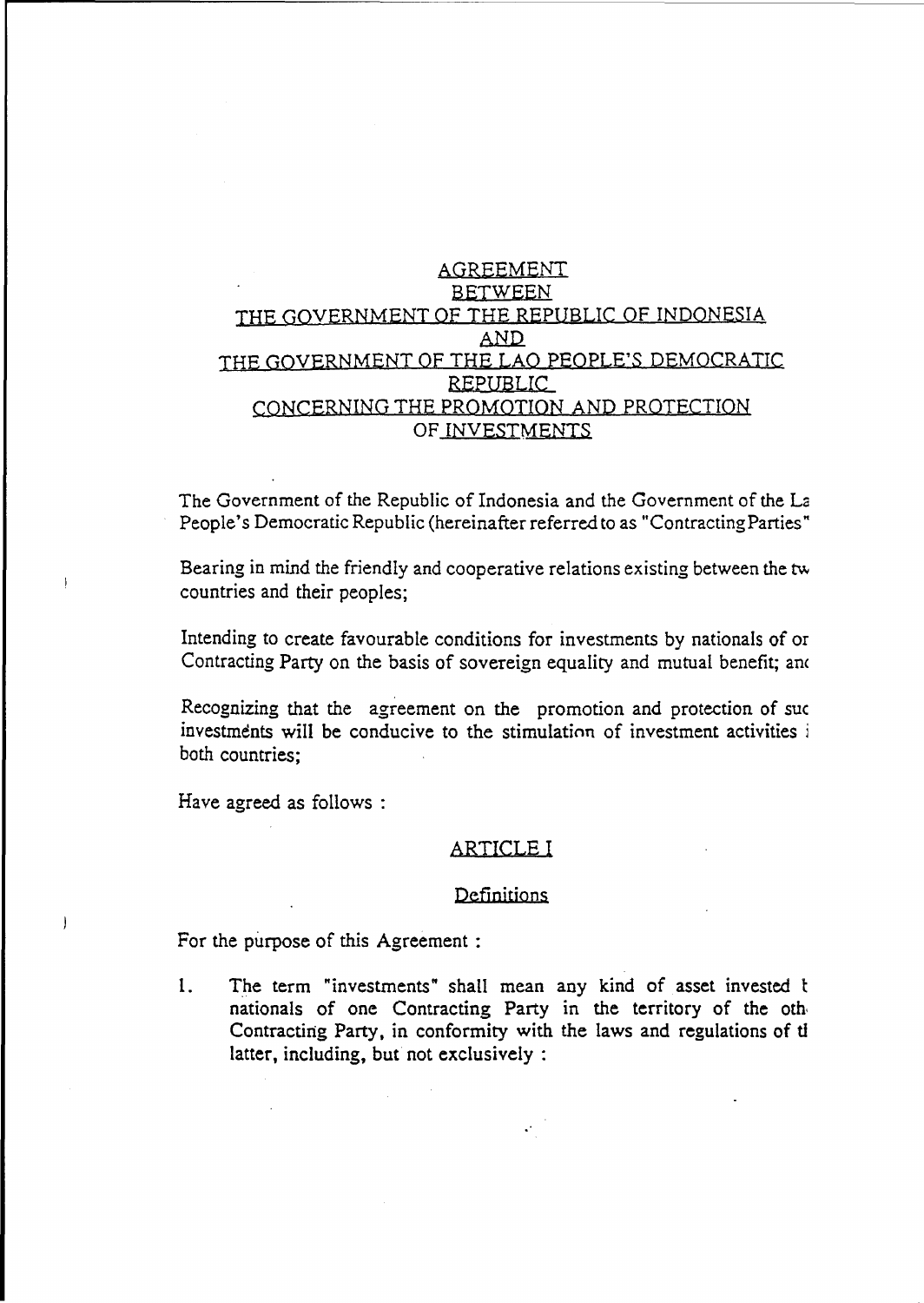a. movable and immovable property as well as other rights such as mortgages, privileges, and guarantees and any other similar rights;

b. rights derived from shares, bonds or any other form of interest in companies or joint venture in the territory of the other Contracting Party;

c. claims to money or to any performance having a financial value;

d. intellectual property rights, technical processes, goodwill and know-how;

e. business concessions conferred by law or under contract related to investment including concessions to search for or exploit natural resources .

 $2.$ The term "nationals" shall comprise with regard to either Contracting Party:

(i) natural persons having the nationality of that Contracting Party;

(ii) legal persons constituted under the law of that Contracting Party.

3. The term "without delay" shall be deemed to be fulfilled if a transfer is made within such period as is normally required by international  $\cdot$ financial practices.

4. "Territory" shall mean:

a. In respect of the Republic of Indonesia: The territory of the Republic of Indonesia as defined in its laws and parts of the continental shelf and adjacent seas over which the Republic of Indonesia has sovereignty, sovereign rights or jurisdiction in accordance with the 1982 United Nations Convention on the Law of the Sea;

b. In respect of the Lao People's Democratic Republic: All the territory over which the Lao People's Democratic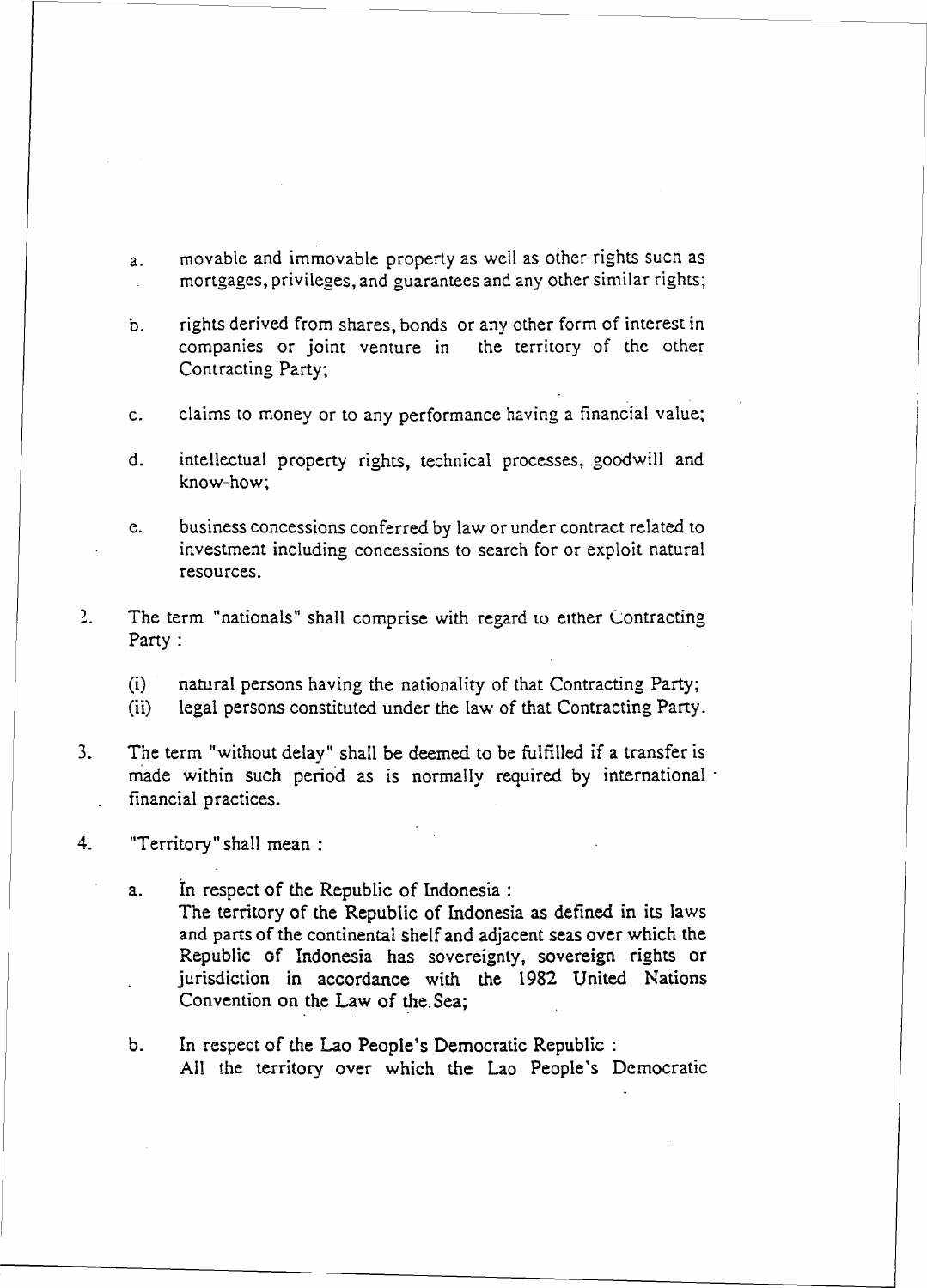Republic has sovereignty or juridiction in accordance wi International Law.

## ARTICLE II

# Promotion and Protection of Investments

- 1. Either Contracting Party shall encourage and create favoural conditions for nationals of the other Contracting Party to invest in territory, and shall admit such capital in ar.cordance with its laws a regulations.
- 2. Investments of nationals of either Contracting Party shall at all times accorded fair and equitable treatment and shall enjoy adequate protect and security in the territory of the other Contracting Party.

## ARTICLE III

,

 $\frac{1}{2}$ 

 $\left\langle \right\rangle$ 

€

)

## Most-Favoured-Nation Provisions

- 1. Each Contracting Party shall ensure fair and equitable treatment of investments of nationals of the other Contracting Party and shall impair, by unreasonable or discriminatory measures, the operal management, maintenance, use, enjoyment or disposal thereof by tl nationals. Each Contracting Party shall accord to such investr adequate physical security and protection.
- 2. More particularly, each Contracting Party shall accord to investments treatment which in any case shall not be less favoul than that accorded to investments of nationals of any third State.
- 3. If a Contracting Party has accorded special advantages to nationa any third State by virtue of agreements establishing customs un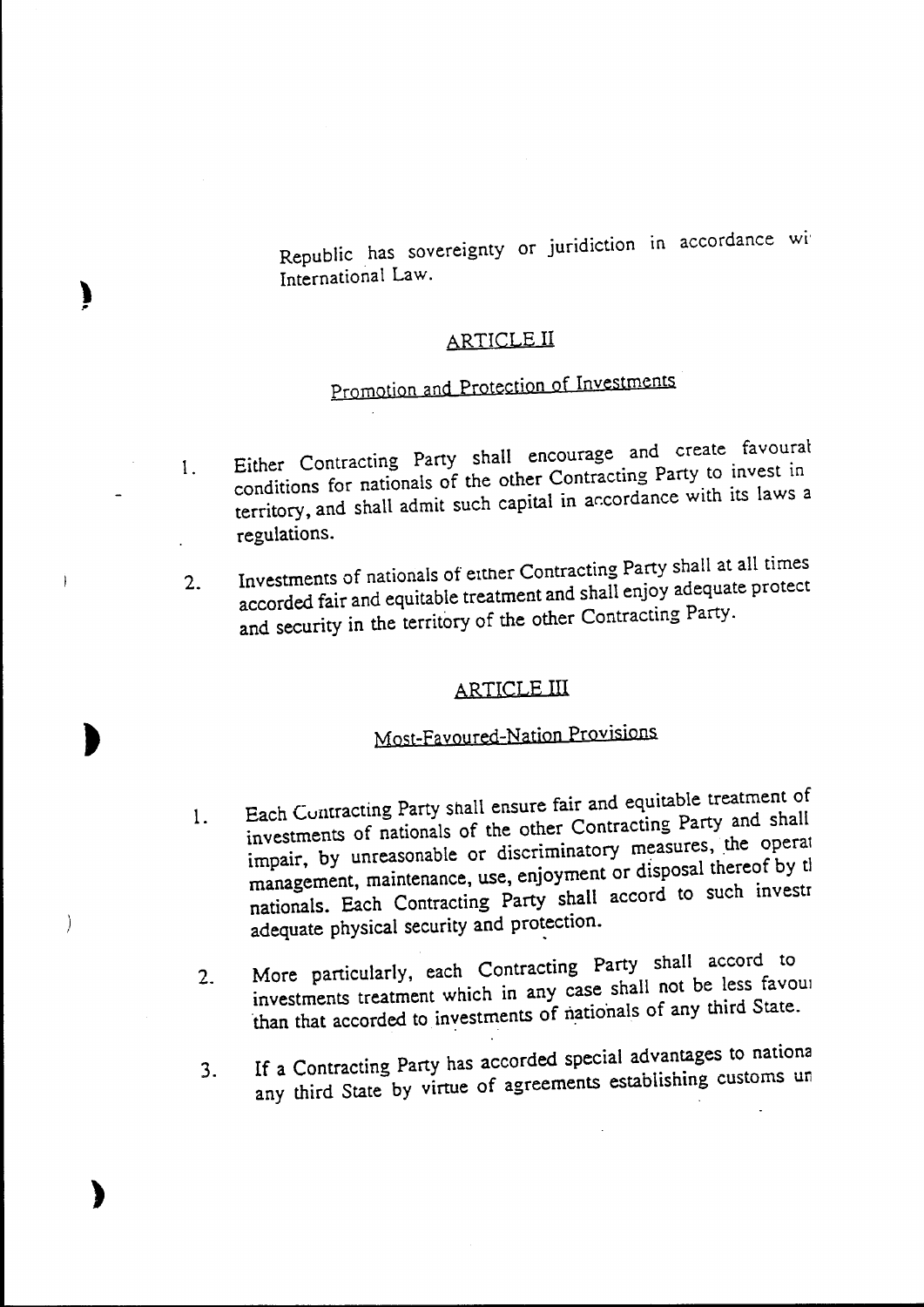economic unions, monetary unions or similar institutions, or on the basis of interim agreements leading to such unions of institutions, that Contracting Party shall not be obliged to accord such advantages to nationals of the other Contracting Party

#### ARTICLE IV

#### Expropriation

Each Contracting Party shall not take any measures of expropriation, nationalization or any other· dispossession, having effect equivalent to hationalization or expropriation against the investments of a national of the other Contracting Party except under the following conditions :

- (a) the measures are taken for a lawful purpose or public purpose and under process of law;
- (b) the measures are non discriminatory;
- (c) the measures are accompanied. by provisions for the payment of prompt, adequate and effective compensation. Such compensation shall amount to the fair market value without delay before the measure of dispossession became public knowledge. Such market value shall be determined in accordance with internationally acknowledged practices and methods or, where such fair market value cannot be determined, it shall be such reasonable amount as may be mutually agreed. between the Contracting Parties hereto, and it shall be freely transferable in any convertible currency from the Contracting Party.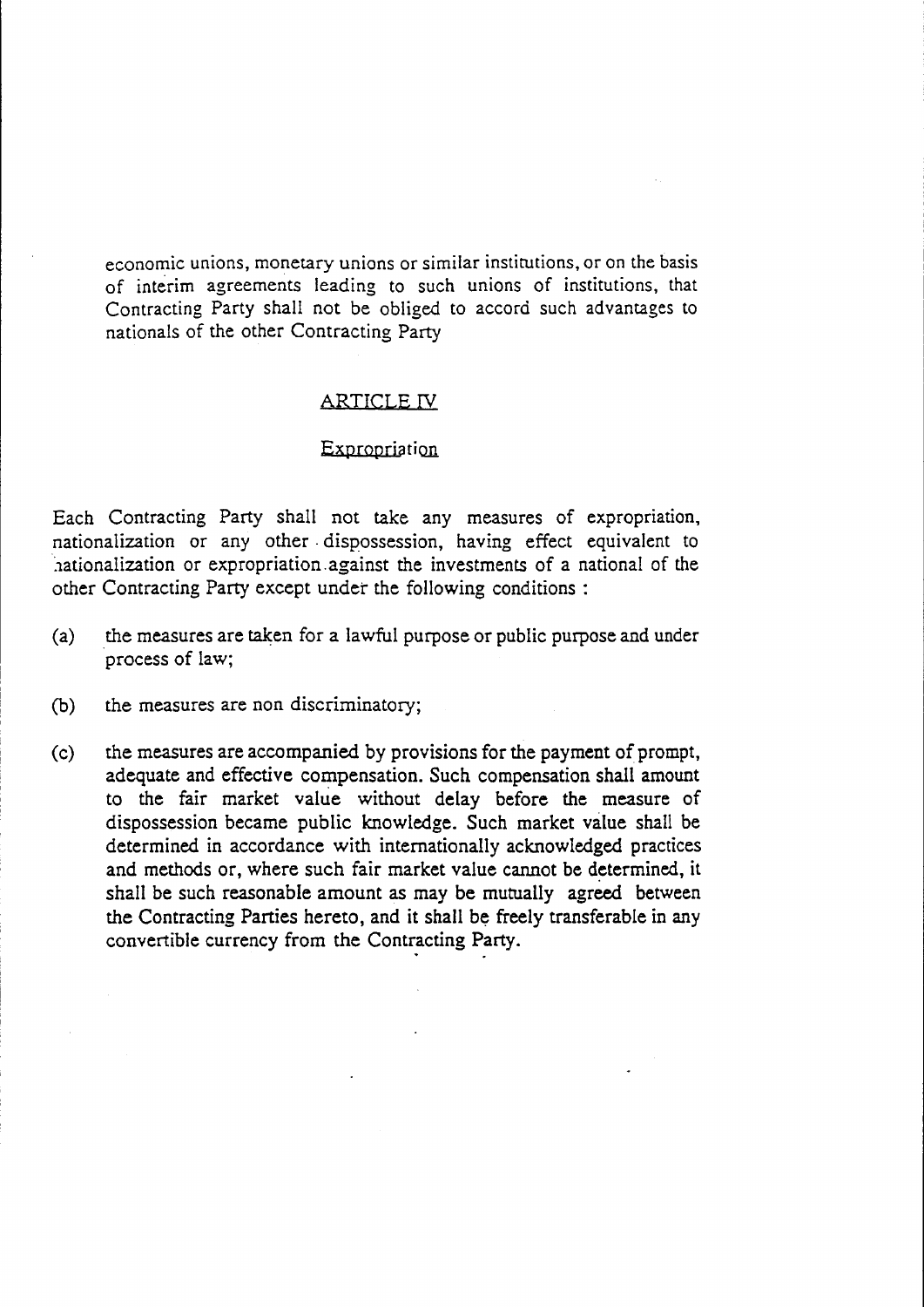#### ARTICLE V

#### Compensation for Losses

- 1. Nationals of one Contracting Party, whose investments in the terr of the other Contracting Party suffer losses owing to war or other al conflict, revolution, a state of national emergency, revolt, insurre or riot in the territory of the latter Contracting Party, shall be accc by the latter Contracting Party treatment, as regards restitul indemnification, compensation or other settlement.
- 2. The treatment shall not be less favourable than that which the Contracting Party accords to its own nationals or nationals of any State, whichever is more favourable to the nationals concerned.

#### ARTICLE VI

#### **Transfer**

1. Either Contracting Party shall guarantee within the scope of its law regulations in respect to investments by nationals of the Contracting Party grant to· those nationals without delay, the tr of:

 $\mathbb{Z}_a$ . profits, interests, dividends and other current income;

b. funds necessary

I

 $\cdot$ 

- (i) for the acquisition of raw or auxiliary materials, semi fabricated or finished products, or
- (ii) to replace capital assets in order to safeguard the con of an investment;

c. additional funds necessary for the development of an inves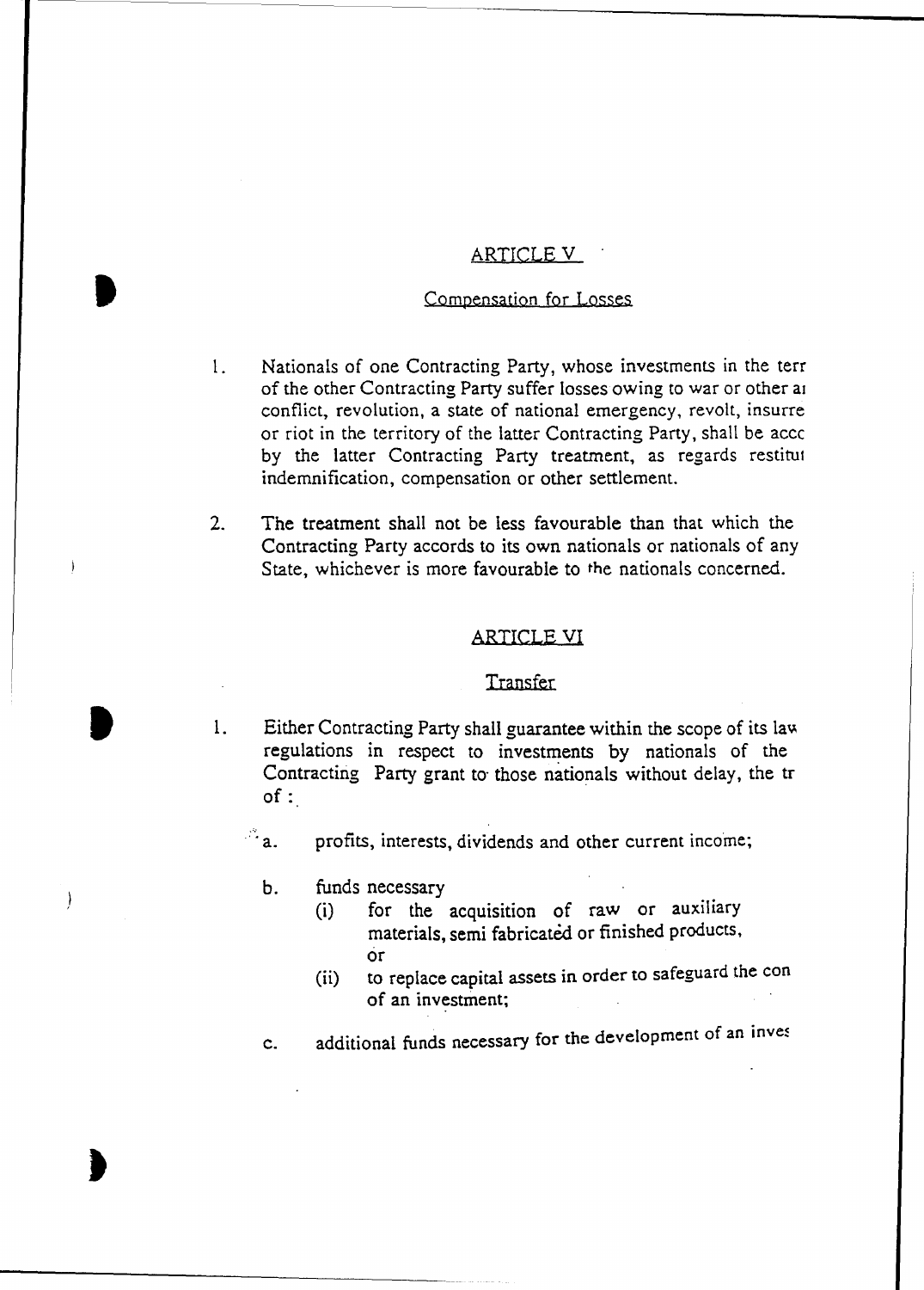d. funds in repayment of loans;

## e. royalties or fees;

- f. earnings of natural persons;
- g. the proceeds of sale or liquidation of the investment;
- h. compensation for losses;
- 1. compensation *tor* expropriation.
- 2. Such transfer shall be made in a convertible currency at the prevailing rate of exchange on the date of transfer with respect to current transaction in the currency to be transferred.

#### ARTICLE VII

#### Subrogation

If the investments of a national of the one Contracting Party are insured against non-commercial risks under a system established by law, any subrogation of the insurer or re-insurer to the rights of the said national pursuant to the terms of such insurance shall be recognized by the other Contracting Party, provided, however, that the insurer or the re-insurer shall not be entitled to exercise any rights other than the rights which the national would have been eptitled to exercise.

#### ARTICLE VIII

#### Settlement of Disputes between Nationals and the Contracting Parties

1. Any dispute between a Contracting Party and a national of the other Contracting Party, concerning an investment of the latter in the territory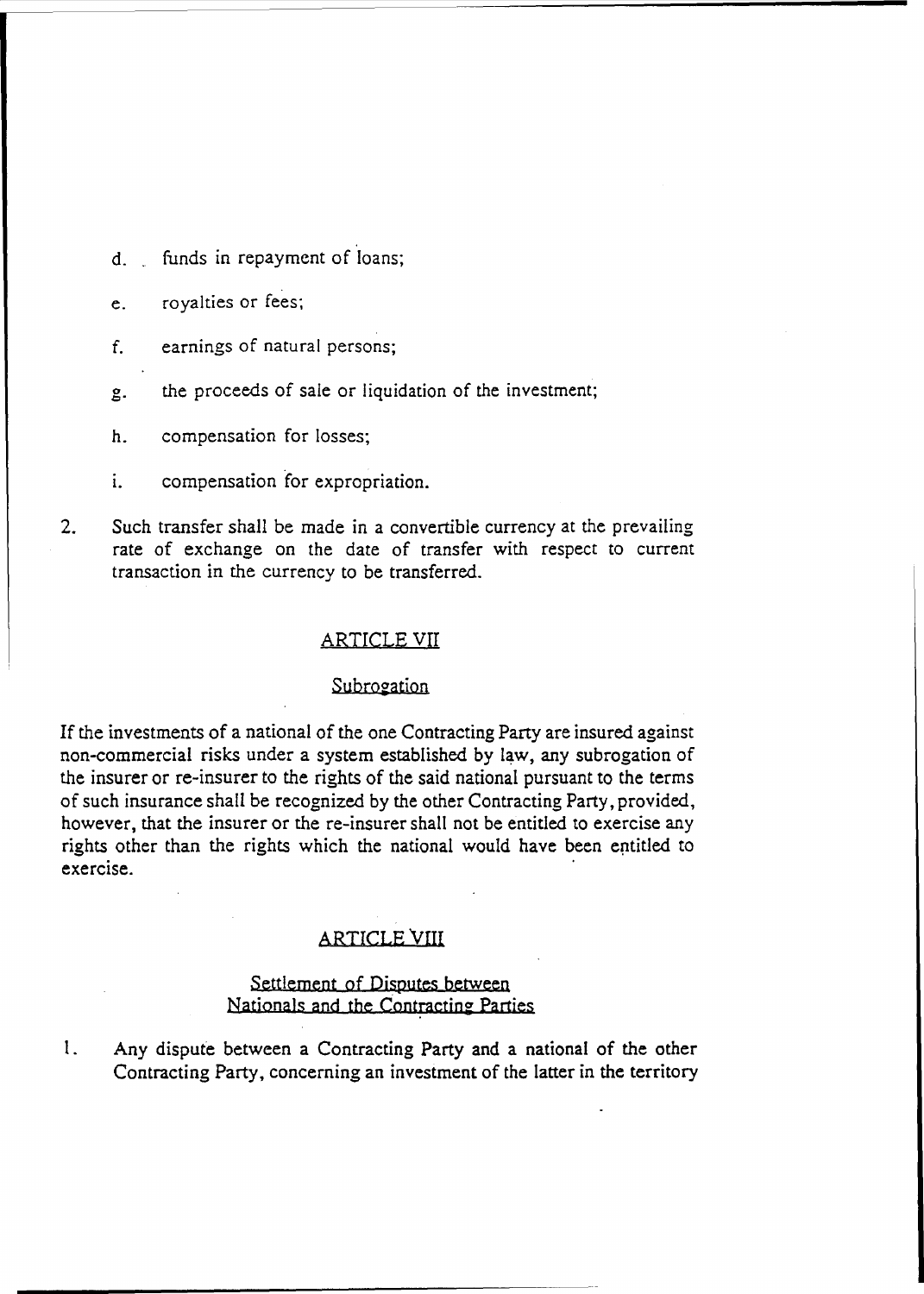of the former, be settled. amicably through consultations negotiations.

- 2. . If such a dispute cannot be settled within a period of six months f the date of a written notification either party requested amic settlement, the dispute shall, at the request of the national concerned submitted either to the judicial procedures provided by the Contrac Party concerned or to international arbitration or conciliation.
- 3. Each Contracting Party hereby consents to submit any dispute ari between that Contracting Party and a national of the other Contrac Party concerning an investment of that national in the territory of former Contracting Party to the International Center for Settlemer Investment Disputes for settlement by conciliation or arbitration u. the Convention on the Settlement of Investment Disputes between SI and Nationals of other States opened for signature at Washington o March 1965.

Ì

 $\left\{ \right\}$ 

#### ARTICLE IX

## Settlement of Disputes between the Contracting Parties Concernine Interpretation and Application of the Aereement

Disputes concerning the interpretation or application of this Agreement be settled amicably through diplomatic negotiation between the Governn of the Contracting Parties.

#### ARTICLE X

#### Applicability of this Agreement

This Agreement shall apply to investments by nationals of the Lao Peo Democratic Republic in the territory of the Republic of Indonesia which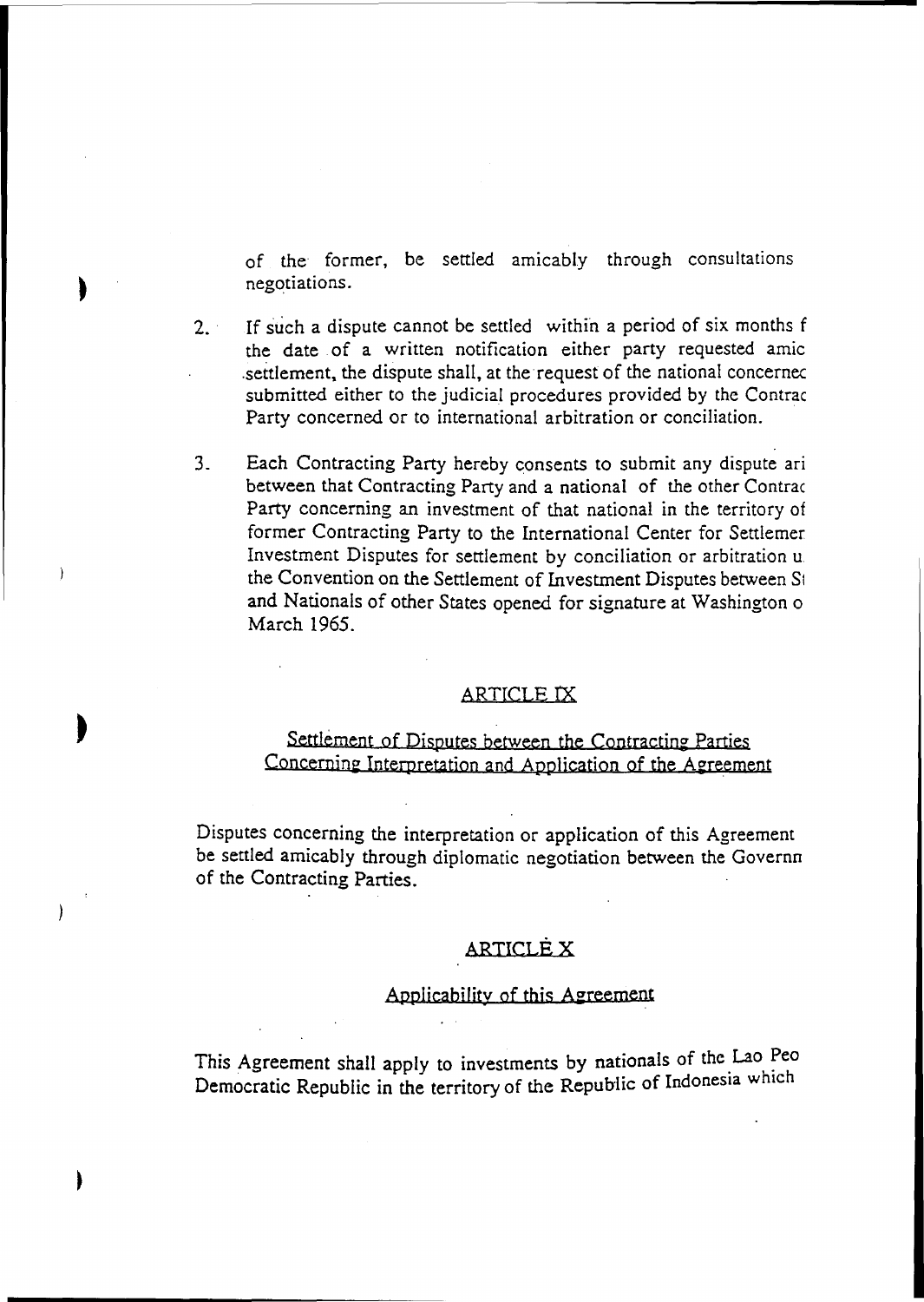been previously granted admission in accordance with the Law No. 1 of 1967 concerning Foreign- Investment and any law amending or replacing it, and to investments by nationals of the Republic of Indonesia in the territory of the Lao People's Democratic Republic which have been granted admission in accordance with the Law No. 01 of 14 March 1994 on the Promotion and Management of Foreign Investment in the Lao People's Democratic Republic and other relevant regulations.

#### ARTICLE XI

#### Application of other Provisions

If the provisions of law of either Contracting Party or obligations under international law existing at present or established hereafter between the Contracting Parties in addition to the present Agreement contain a regulation, whether general or specific, entitling investments by nationals of the other Contracting Party to a treatment more favourable than is provided for by the present Agreement, such regulation shall to the extent that it is more favourable prevail over the present Agreement.

#### ARTICLE XII

#### Consultation and Amendment

- 1. Either Contracting Party may request that consultations be held on any matter concerning this Agreement. The other Party shall accord sympathetic consideration to the proposal and shall afford adequate opportunity for such consultations ..
- 2. This Agreement may be amended at any time, if deemed necessary, by mutual consent.